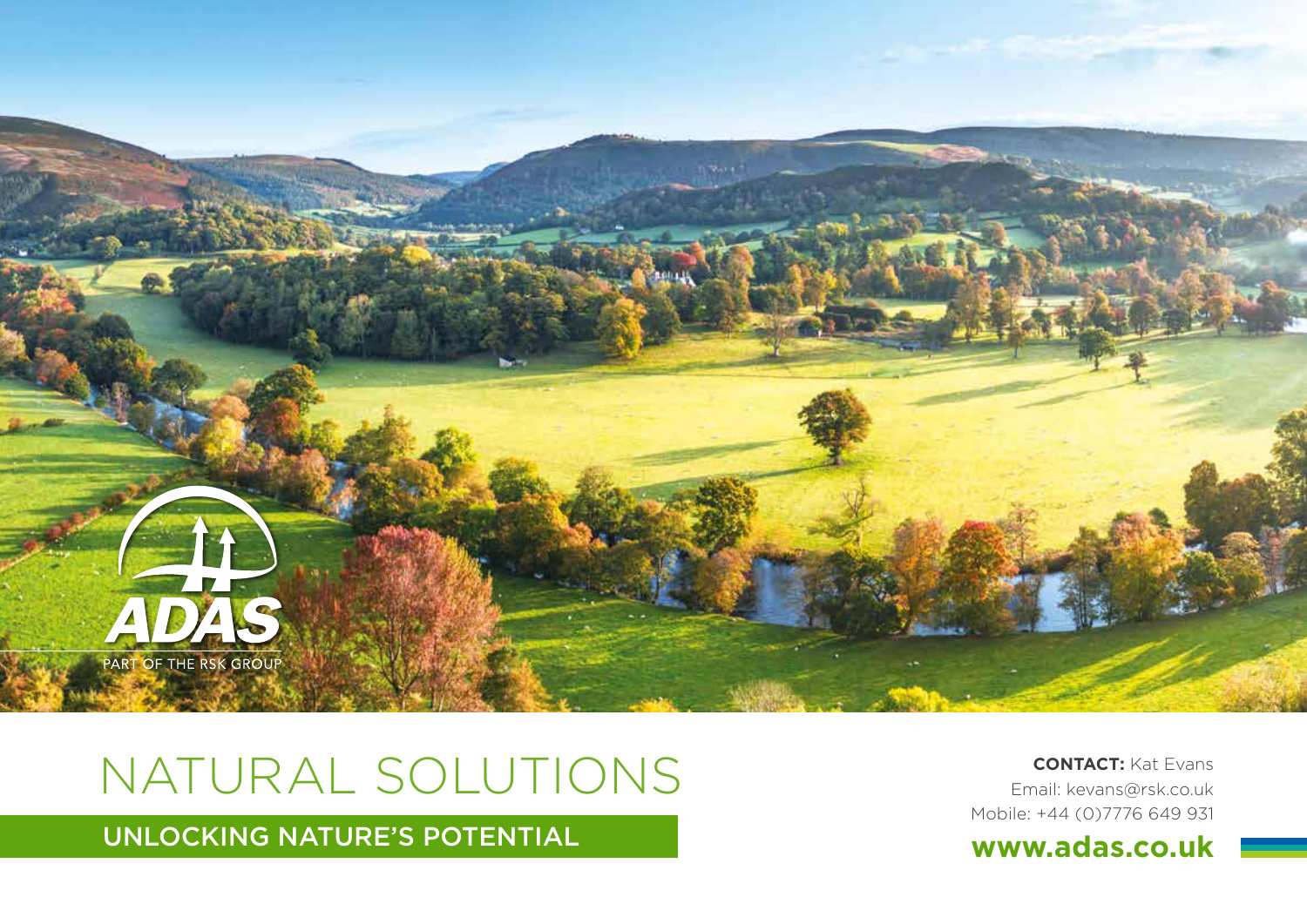

### ADAS **NATURAL SOLUTIONS**

#### **WHAT ARE NATURAL SOLUTIONS?**

Natural solutions are actions to create, restore, protect and manage natural or modified ecosystems to tackle multiple societal challenges cost-effectively and adaptively. These challenges include climate change, pollution, flooding, water scarcity, unstable supply chains, increasing food and energy demands, poor human health, disaster risk management and biodiversity loss. Natural solutions enable an integrated approach to sustainable and resilient development resulting in multiple benefits and can help transform and diversify businesses.

#### **WHY DO YOU NEED NATURAL SOLUTIONS?**

The Convention on Biological Diversity (1992 Rio Earth Summit) and the Copenhagen Accord (COP15) identify the need for land use change to deliver solutions for our economy, our community and our environment. Could your organisation or supply chain be part of this solution?

You may be looking at ways to achieve carbon net zero or biodiversity net gain (BNG), meet sustainability KPIs, engage with your employees or provide non-financial reporting. You may also want to create a meaningful environmental and socio-economic impact that resonates with your stakeholders; working with nature may hold the key to this.

#### **HOW CAN WE HELP YOU?**

We will work with you to find cost-effective natural solutions to achieve and measure a positive and sustainable impact for your business, the environment and society.

- **• ADVISE |** Advising on sustainable solutions for land or options for mitigation
- **• DESIGN |** Co-designing plans for the creation and management of natural solutions
- **• ACT |** Creating and restoring functioning ecosystems
- **• SUSTAIN |** Ongoing management and monitoring of value

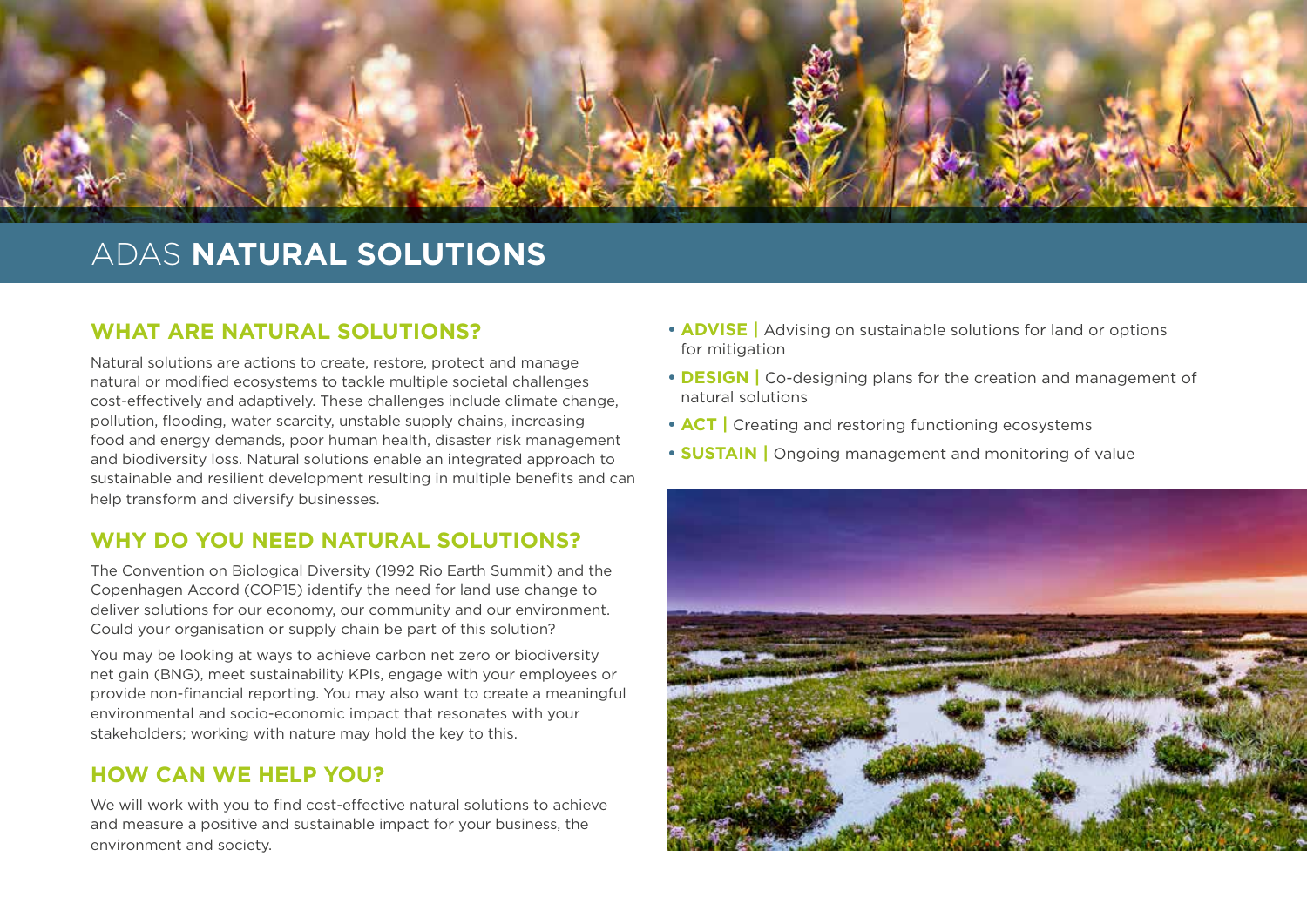

## SIMPLE STEPS WITH **A HUGE IMPACT**

#### **WHAT ARE YOUR NEEDS?**

ADAS Natural Solutions brings together various in-house services to deliver a bespoke solution that fits your unique requirements, which may include one or more of the following:

- providing a long-term strategy to deliver the best results and reduce risks, such as greenwashing, through a robust scientific evidence base
- advising on more sustainable land management, either your own or within your supply chain
- finding and securing land or partners with land to restore ecosystem functions or enhance nature
- accessing funding for the best nature-based solution for your land
- designing and creating or restoring habitats
- managing, monitoring and reporting on your natural solutions and their benefits
- ensuring a holistic approach with stakeholders and the landscape
- exploring associated development opportunities for a sustainable income to enable long-term protection of the solution.

Unlock nature's potential and give your business a new lease of life.



#### **WHY ADAS NATURAL SOLUTIONS?**

As natural solutions are long-term interventions, often spanning decades, it's important that the solutions stand the test of time by adapting to evolving policy and scientific evidence and taking advantage of emerging environmental markets.

The ADAS Natural Solutions team consists of specialists in land acquisitions and management, agriculture, change, emerging markets associated with natural capital (e.g. BNG, Carbon offsets), the environment, habitat creation, planning and development. We have policy advisers, data scientists, strategists, negotiators, managers and on-site practical advisers. It is this unique combination of range and depth of interconnected expertise that can help you deliver practical enhancements of ecosystems to protect and increase the sustainability of your business. As part of RSK, we can also bring in expertise in wider disciplines and services from around the world. We can help you at every step of your journey towards implementing natural solutions with one dedicated project manager, making the process as efficient as possible.